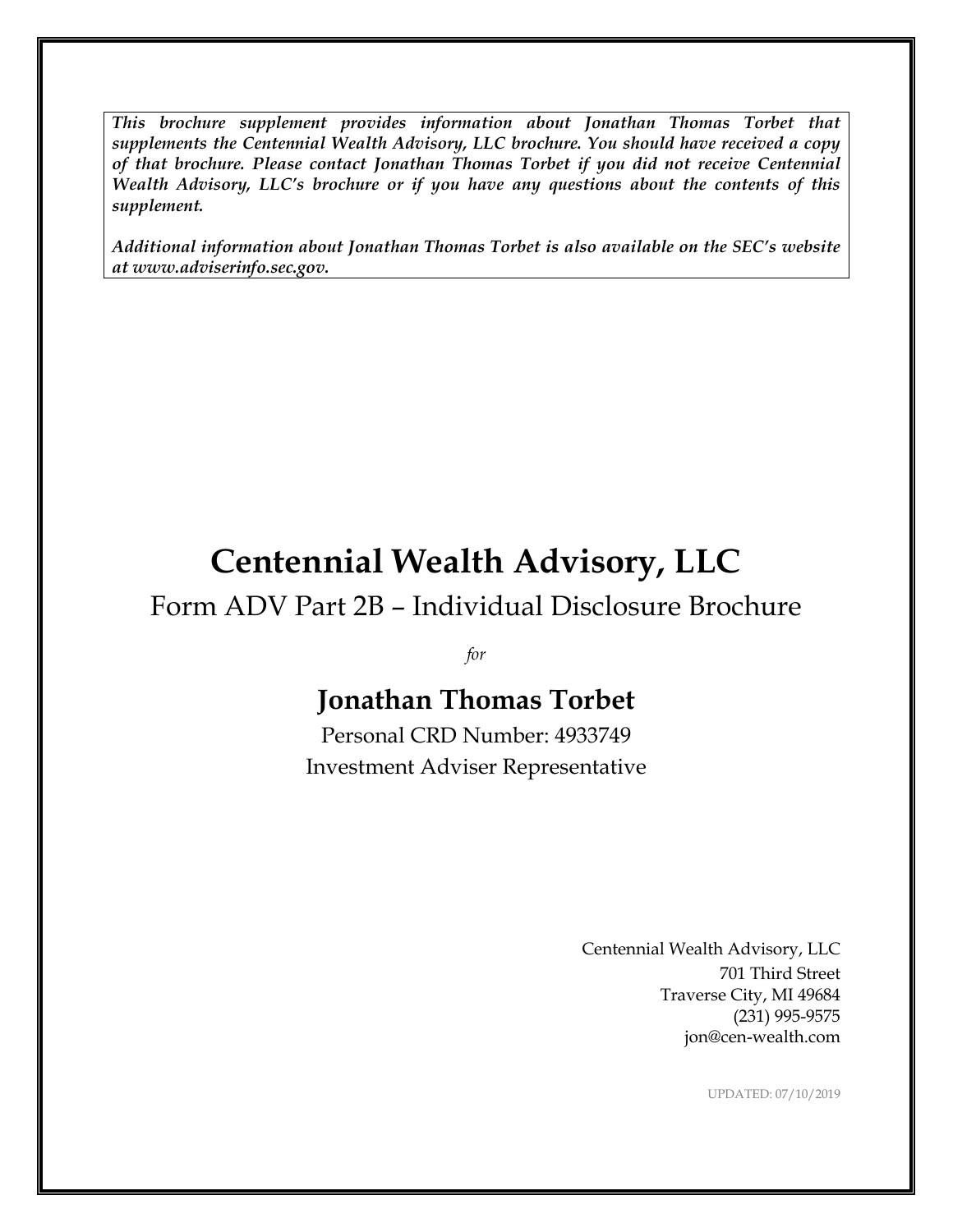## **Item 2: Educational Background and Business Experience**

| Name:                                                        | Jonathan Thomas Torbet                                                                                                               |                                                       | <b>Born:</b> 1982                    |  |
|--------------------------------------------------------------|--------------------------------------------------------------------------------------------------------------------------------------|-------------------------------------------------------|--------------------------------------|--|
| <b>Educational Background and Professional Designations:</b> |                                                                                                                                      |                                                       |                                      |  |
| Education:                                                   |                                                                                                                                      |                                                       |                                      |  |
|                                                              | Bachelor of Arts in Business, Grand Valley State University - 2004<br>NASAA (State Law Exams): Series 65 Investment Advisor Law Exam |                                                       |                                      |  |
| <b>Business Background:</b>                                  |                                                                                                                                      |                                                       |                                      |  |
|                                                              | $01/2005$ - Present                                                                                                                  | Representative<br>Centennial Wealth Advisory, LLC     | Financial Advisor/Investment Advisor |  |
|                                                              | $01/2018$ – Present                                                                                                                  | Owner and Insurance Agent<br><b>CWA Financial LLC</b> |                                      |  |

#### **Item 3: Disciplinary Information**

There are no legal or disciplinary events that are material to a client's or prospective client's evaluation of this advisory business.

#### **Item 4: Other Business Activities**

Jonathan Thomas Torbet is an independently licensed insurance agent from time to time, he will offer clients advice or products from those activities. Clients should be aware that these services pay a commission and involve a conflict of interest, as commissionable products conflict with the fiduciary duties of a registered investment adviser. Centennial Wealth Advisory, LLC always acts in the best interest of the client, including with respect to the sale of commissionable products to advisory clients. Clients are in no way required to implement the plan through any representative of Centennial Wealth Advisory, LLC in such individual's outside capacities.